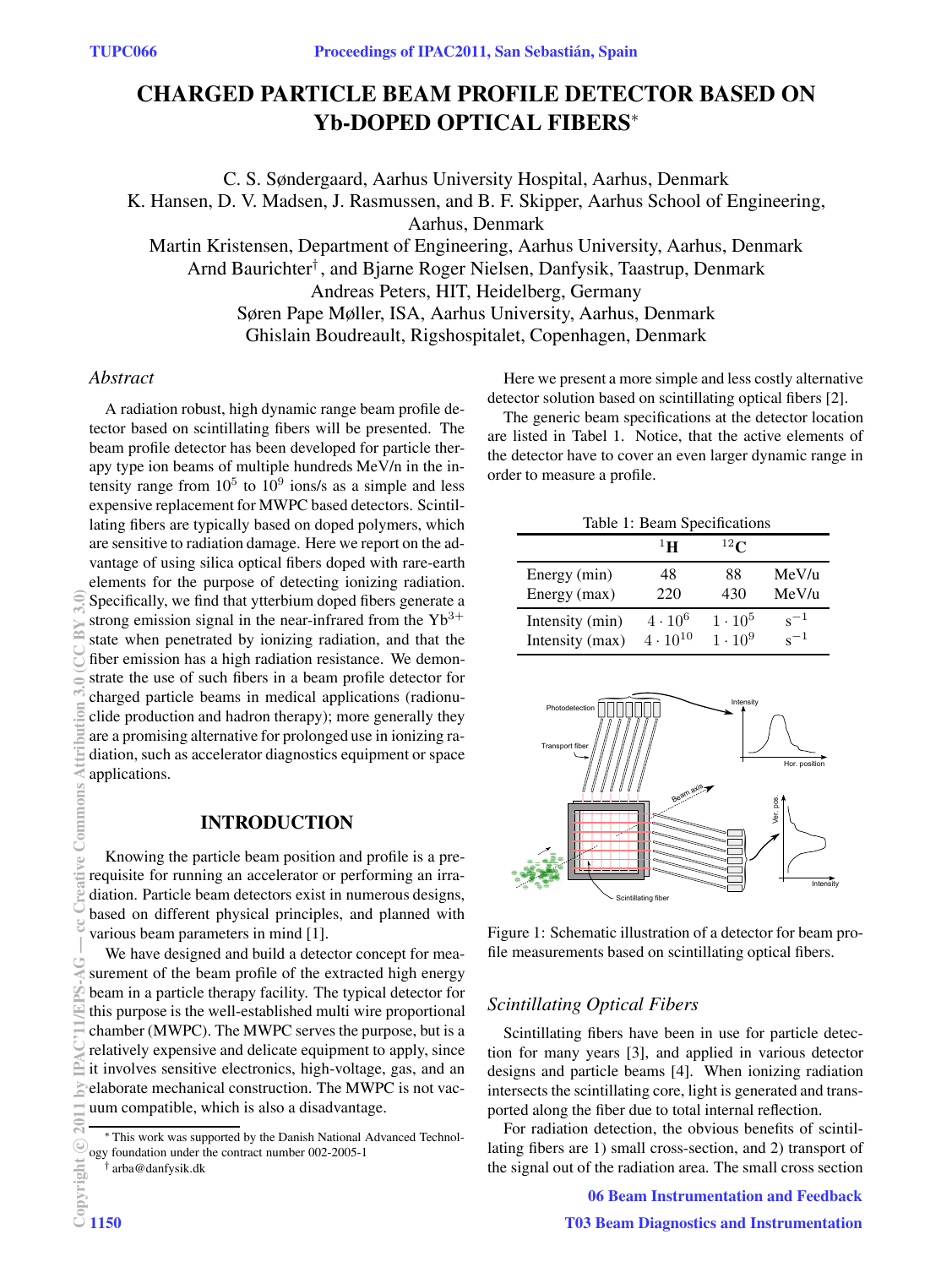allows for measurements with good spatial resolution and design of transparent detectors, while the ability to transport the signal without loss, to a less noisy area, relieves the design constraints on the detection electronics.

The layout of the fiber based detector is illustrated in Figure 1. Such a detector scheme is not new; the critical difference in the present work is the choice of using ytterbium (Yb) doped optical fibers as the active element.

Scintillating fibers are most commonly based on organic materials, i.e. plastic fibers. However, plastic scintillators are well-known to be sensitive to radiation induced damage, making them opaque and even fragile over time. Our measurements (not presented here) and other reports [5] demonstrate that this is indeed the case for plastic fibers exposed to the radiation load expected in a particle therapy facility. This motivates the interest in finding an alternative and more radiation hard fiber.

Silica (quartz) is a radiation hard material, and silica based optical fibers are the obvious place to look. Silica fibers are available with numerous dopant compositions and geometrical layouts. Rare-earth dopants in silica are known to have a favorable electronic structure for radiative transitions. Especially Yb-doped silica is known to have a simple electronic structure with a well-defined nearinfrared transition associated with the  $Yb^{3+}$  ion state, a low tendency to form non-radiating de-excitation channels upon clustering, and low probability of interaction with defect states in the glass-based material. Qualified by these observations, it was decided to narrow the investigations to Yb-doped fibers.

### *Yb-doped Fibers*

Rare-earth doped silica fibers are typically used for laser and amplification purposes, and produced as double clad fibers. The double clad fiber consists of a doped core surrounded by an inner and outer cladding. A laser fiber has a core of relatively small diameter  $(< 10 \mu m)$ , for singlemode operation, while the inner cladding has a relatively high diameter in order to catch the pumping light. To function as a radiation detector, we need a fiber with as large a core diameter as possible and a large dopant concentration; this narrows the field of relevant commercial available fibers to a handful.

# **TESTS AND RESULTS**

## *Radiation Response*

The response of selected Yb-doped fibers to radiation has primarily been tested in proton beams in air at the 32- MeV Scanditronix (MC32) medical cyclotron for radionuclide production at Rigshospitalet in Copenhagen. A typical test setup consisted of an Yb-fiber segment (ca. 5- 10 cm), spliced to a transparent transport fiber leading to a photodetector (or spectrometer) outside the accelerator bunker. The light yield as a function of irradiation parameters (time, intensity,  $\ldots$ ) could then be studied.

06 Beam Instrumentation and Feedback

#### T03 Beam Diagnostics and Instrumentation 1151

What we observe in general (not shown in here) for Ybdoped fibers is that 1) the fibers emit a strong scintillation signal in the near-infrared, around 1000 nm, upon irradiation as expected, 2) the fibers are indeed radiation hard, and show little change in yield at the absorbed dose level expected at normal use in a particle therapy facility.

The fiber tests demonstrated that Yb-doped silica fibers could be an interesting and useful solution for particle detection, and allowed us to identify a suitable fiber, to be used as the active element in a detector setup (see below).

## *A Detector Setup*

In one realization of the detector concept, Figure 2, we had 32 by 32 Yb-fibers [nLight (Liekki), Yb600- 80/400DC] mounted in a plastic frame, with a 2 mm spacing, and connected via 5 m transport fiber [Thorlabs FT200EMT] to an in-house developed detection electronics based on Si-photodiodes. For ease of handling, the Yb-fibers were etched to a smaller diameter (200  $\mu$ m), before they were spliced to the matching transport fibers. The whole setup was mounted on horizontal/vertical linear drives for additional scanning of the beam.

An example of beam profiles measured with this detector setup in the 32 MeV proton beam is shown in Figure 2.

Only 16 (vertical) by 16 (horizontal) fibers were read out in that specific setup. The sensitivity of each detector channel was calibrated by scanning the detector through a constant beam and normalizing all the fibers to the same position in the beam.

Measurements with a smaller setup have also been done at the experimental station of the particle therapy facility HIT in Heidelberg with beams of protons and  $^{12}$ C. The studies are less extensive, but useful profiles could be extracted as shown in Fig. 3.



Figure 3: 108 MeV/u carbon beam at  $3 \cdot 10^7$  s<sup>-1</sup>.

The fiber tests and detector setups indicate that robust profile measurements of high energy beams in particle therapy are feasible with a detector based on Yb-doped fibers.

#### **DISCUSSION**

It should be emphasized, however, that more work characterizing the Yb-doped fibers still needs to be done, in